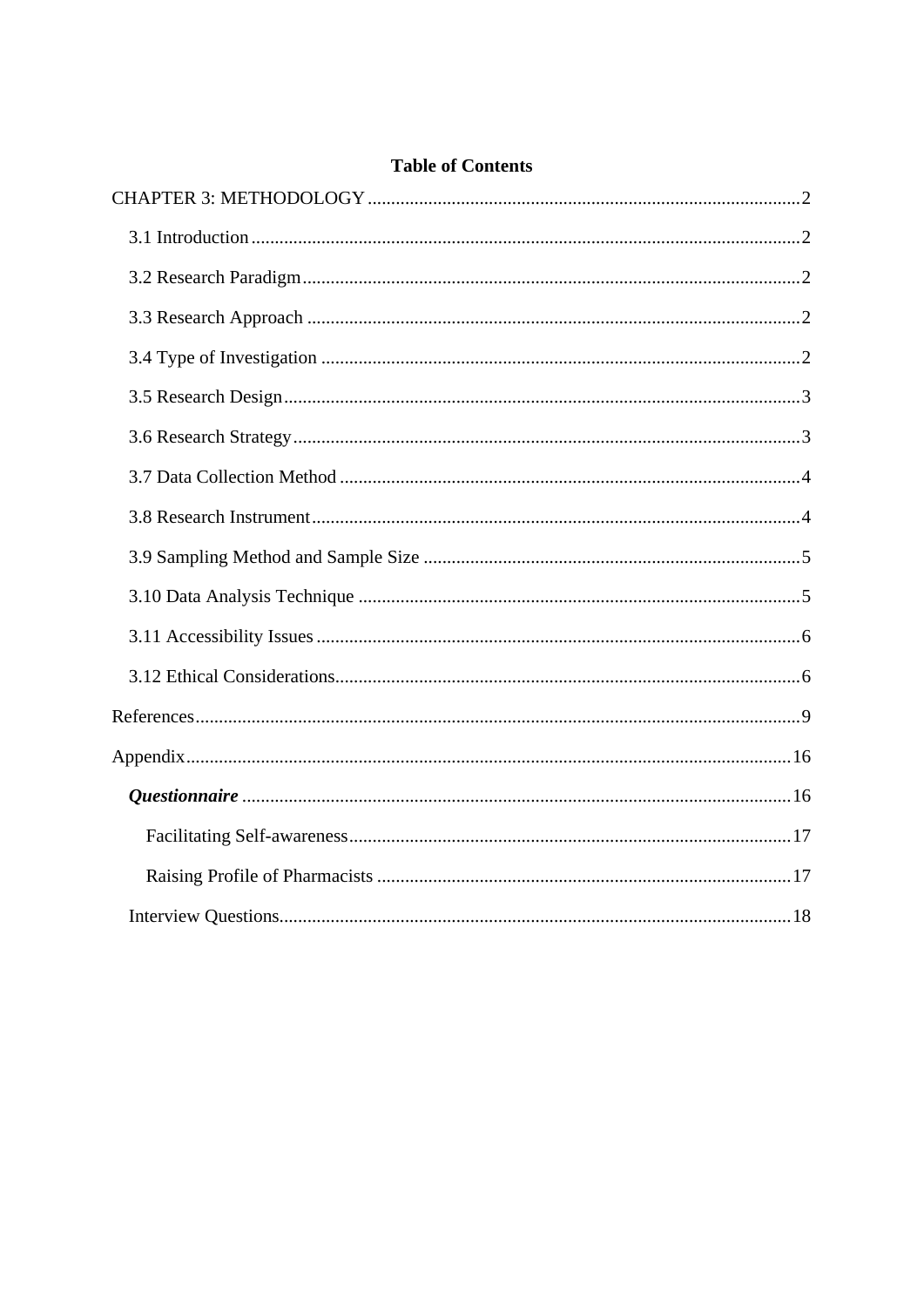### **CHAPTER 3: METHODOLOGY**

#### <span id="page-1-1"></span><span id="page-1-0"></span>*3.1 Introduction*

This chapter discusses various methodological choices made in the research process. The basic purpose is to justify various choices related to research approach and design, data collection and analysis methods, and sampling strategy among others. The readers can use this chapter to assess overall validity and reliability of the conclusions drawn in this study.

#### <span id="page-1-2"></span>*3.2 Research Paradigm*

Research paradigm can be defined as the philosophical assumptions of researcher undertaken to gain acceptable knowledge about social phenomena. There are two epistemological positions, namely, positivism (methods and ethos of natural sciences are applicable to pursue acceptable knowledge related to social phenomena); and interpretivism (researchers must develop separate research strategy to conduct research related to social phenomena to pursue knowledge) (Bryman, 2015).

This study is based on interpretivism because the researcher believes that there should be a separate research strategy to understand the perception of pharmacy professionals regarding value of leadership training programmes.

#### <span id="page-1-3"></span>*3.3 Research Approach*

According to Bernard and Bernard, (2012) Social researchers can either use inductive or deductive approach to study phenomenon under consideration. Following an inductive approach, the study needs to collect specific observations and identify patterns and then continue to broaden the scope of approach and ultimately design a generally applicable theory. In contrast, deductive approach based study sets out to test general theories within specific circumstances by collecting general observations and then continuing to develop specific hypothesis to test the theories within chosen circumstances.

This study is based on inductive approach. Therefore the study begins with collecting and analysing specific observations and patterns from pharmacy trainees and aims to develop generalised conclusions regarding all pharmacy professionals.

# <span id="page-1-4"></span>*3.4 Type of Investigation*

 According to Taylor, Bogdan, and DeVault, (2015) Social researchers may choose to conduct descriptive or explanatory, or exploratory investigation. Descriptive investigation is followed to describe a phenomenon providing in-depth details about research phenomenon.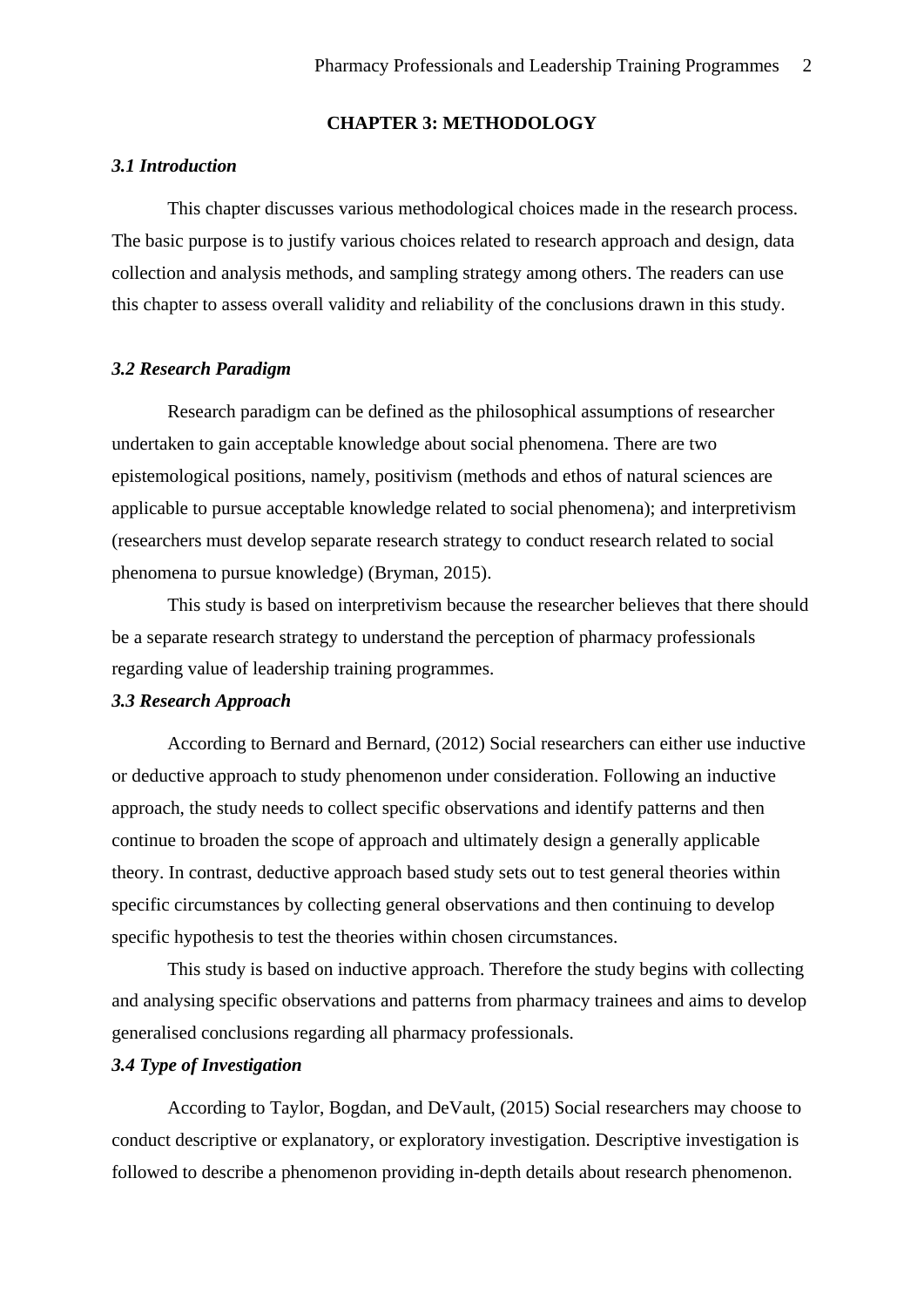Explanatory study is conducted to explain how a social phenomenon exists. Exploratory investigation is conducted to find new avenues by conducting detailed investigation into an existing phenomenon within specific circumstances.

This study is based on descriptive approach through which the main aim of the study i.e. to understand and report the perception about leadership training programmes among pharmacy professionals is to be described and explored.

#### <span id="page-2-0"></span>*3.5 Research Design*

According to Ritchie, et al. (2013) research designs are categorised as qualitative, quantitative, and mixed. The most commonly cited advantage of quantitative research in social research is that quantitative results are highly verifiable because underlying data is numeric and objective and are derived from ethos and methods of natural sciences. In contrast, qualitative design is considered to have relatively low verifiability because underlying data is subjective and non-numeric. Qualitative design are particularly useful and effective when the aim is to study experiences, feelings, and opinions of participants.

This study is based on mixed design, in which both qualitative and quantitative data has been triangulated to overcome weaknesses in mono-design. The aim is to increase reliability and validity of the results and conclusions drawn in this study. Mixed design allows this study to have both qualitative and quantitative evidence to support conclusions.

#### <span id="page-2-1"></span>*3.6 Research Strategy*

Matthews and Ross, (2014) argue that researchers have used numerous research strategies to conduct research in social phenomena. One of the most popular strategies is survey strategy, along with case study strategy, ethnographic studies, etc. in this study the research strategy is survey. Researchers use survey strategy because of the fact that survey is known for high level of cost and time efficiency when compared to ethnographic studies or case studies. In addition, survey strategy also is more beneficial as compared to case study because the resuts of the former are more generalizable as compared to the results of the later. Typically surveys are conducted by obtaining a sample from target population and conduct entire research process using data from sample, assuming that it is applicable on entire population.

For both qualitative and quantitative data collection, this study has used survey strategy. Since this study is using questionnaire survey and interviews as data collection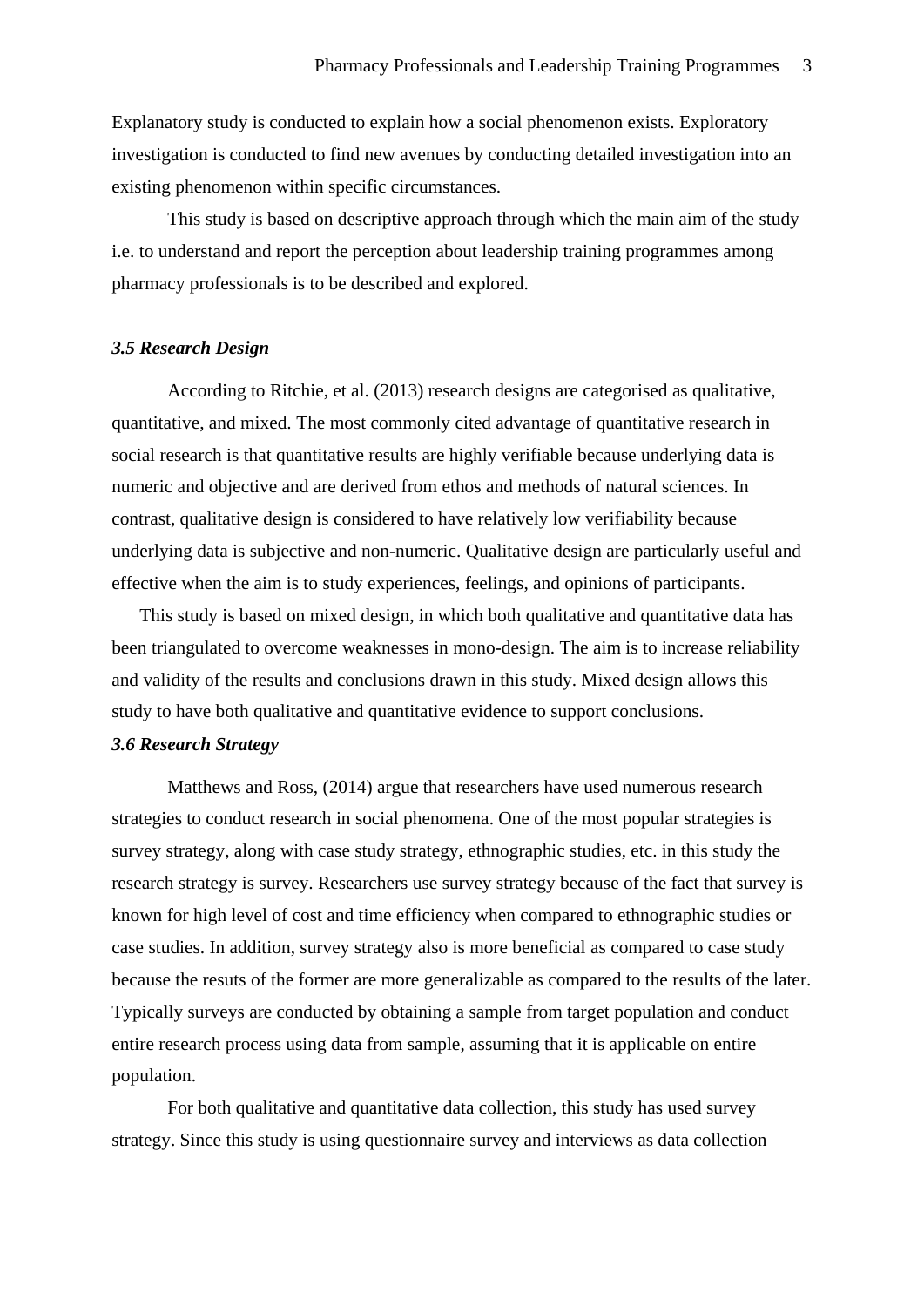method, therefore it is important to have a time efficient research strategy. Thus, survey is the most suitable strategy for this strategy.

#### <span id="page-3-0"></span>*3.7 Data Collection Method*

 Rubin and Babbie, (2016) argue that data collection are categorised as primary data collection methods and secondary data collection methods. In this study, both secondary and primary data has been used. The main source of secondary data collection is digital libraries and search engines that have been used to collect literature. In this study, the most relevant sources of information are considered to be articles published in academic journal and academic books.

The study also collected primary data. Primary data is also further categorised into quantitative and qualitative data. This study has collected both qualitative and quantitative design therefore qualitative. Research instrument used to collect data is explained in the next section.

#### <span id="page-3-1"></span>*3.8 Research Instrument*

According to Smith, (2015) Research instrument is defined as the tool used by researcher to gather data from sample members. There are several instruments to collect qualitative data which include interviews, focused groups, observations, etc. This study used individual interviews to collect data because there is high level of confidentiality and anonymity as compared to other methods such as focus group. Confidentiality and anonymity is important in this study.

According to De Vaus, (2013), individual interviews can be classified into structured, unstructured, and semi-structured interviews. This study conducted semi-structured interviews as they overcome weaknesses of both structured (inflexible no follow up questions) and unstructured (time consuming) and exploit strengths of both structured (time efficiency) and unstructured (high flexibility).

The researcher developed a set of themes based on secondary research conducted in this study. Using these themes, a number of interview questions were designed so that the researcher can gather opinions and experience of participants relevant to research aims and objectives while providing flexibility as well as controlling the focus of discussion towards research phenomenon.

 For quantitative data, this study has used questionnaires. The main benefit of using questionnaire in this study is that they are the most time and cost efficient method for data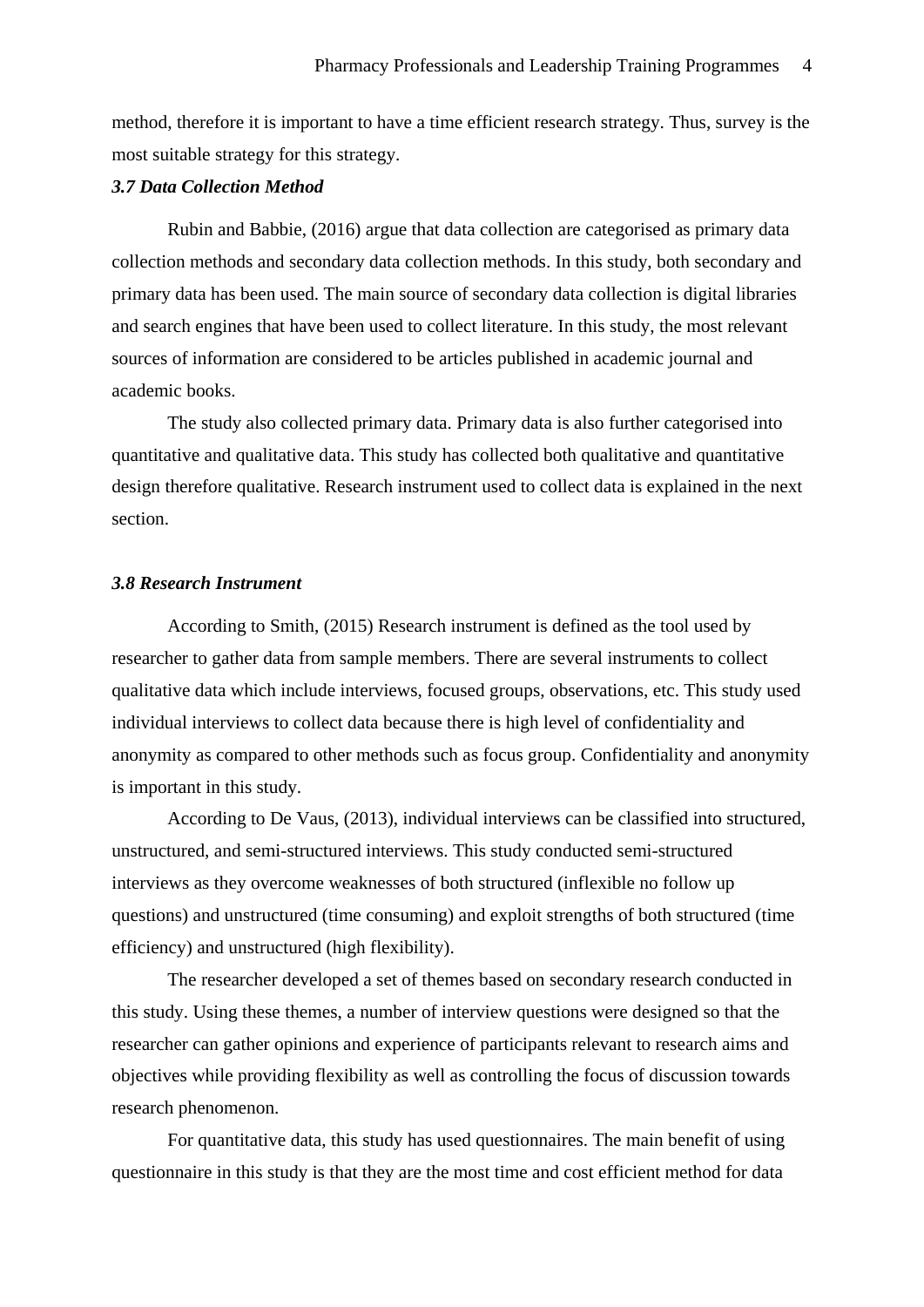collection. However, questionnaires are considered to be inefficient in case researcher wants to understand feeling, experience, and perception of participants. This weakness has been overcome by using individual interviews described above.

 The study used a self-administered questionnaire containing closed ended questions with Likert scale. The main benefit of using this questionnaire is that it collects most relevant data such specifically tailored to meet the aims and objectives of this study. Since questionnaires are able to collect large amount of data in relatively less time, therefore it is extremely important that the data collected through questionnaire is specifically relevant to research aims and objectives otherwise the results will fail to meet research objectives. All questions in the questionnaire are based on themes and variables identified in literature review.

# <span id="page-4-0"></span>*3.9 Sampling Method and Sample Size*

According to Clarke and Charmaz, (2014) a sampling technique is either probability based or non-probability based technique. This study used non-probability sampling technique called convenience sampling. Convenience sampling enables investigator to recruit participants in research sample on ease of proximity i.e. nearest accessible participant as well as on personal convenience to recruit participants. Since, there is only limited budget and time available for this study therefore, the researcher used convenience sampling.

This study started sampling process by recruiting participants in the nearest vicinity of researcher. The researcher approach managers and workers in nearest pharmacy and invited them to participate in the study. The researcher approached a total of ten pharmacies, having a total of 13 managers and 80 workers. For questionnaire survey, researcher asked pharmacy professionals at non-managerial level to fill in questionnaires. Total number of questionnaires distributed was 80. The researcher received 76 completely filled questionnaires along with signed consent form. Only complete questionnaires were used in this study. The researcher conducted interviews of managerial staff in pharmacies. Due to limited time only ten interviews were conducted.

### <span id="page-4-1"></span>*3.10 Data Analysis Technique*

According to Eriksson and Kovalainen, (2015) Data analysis techniques refer to methods that convert raw data collected to through primary data collection instrument into meaningful results and information which is further used to draw conclusions of the study.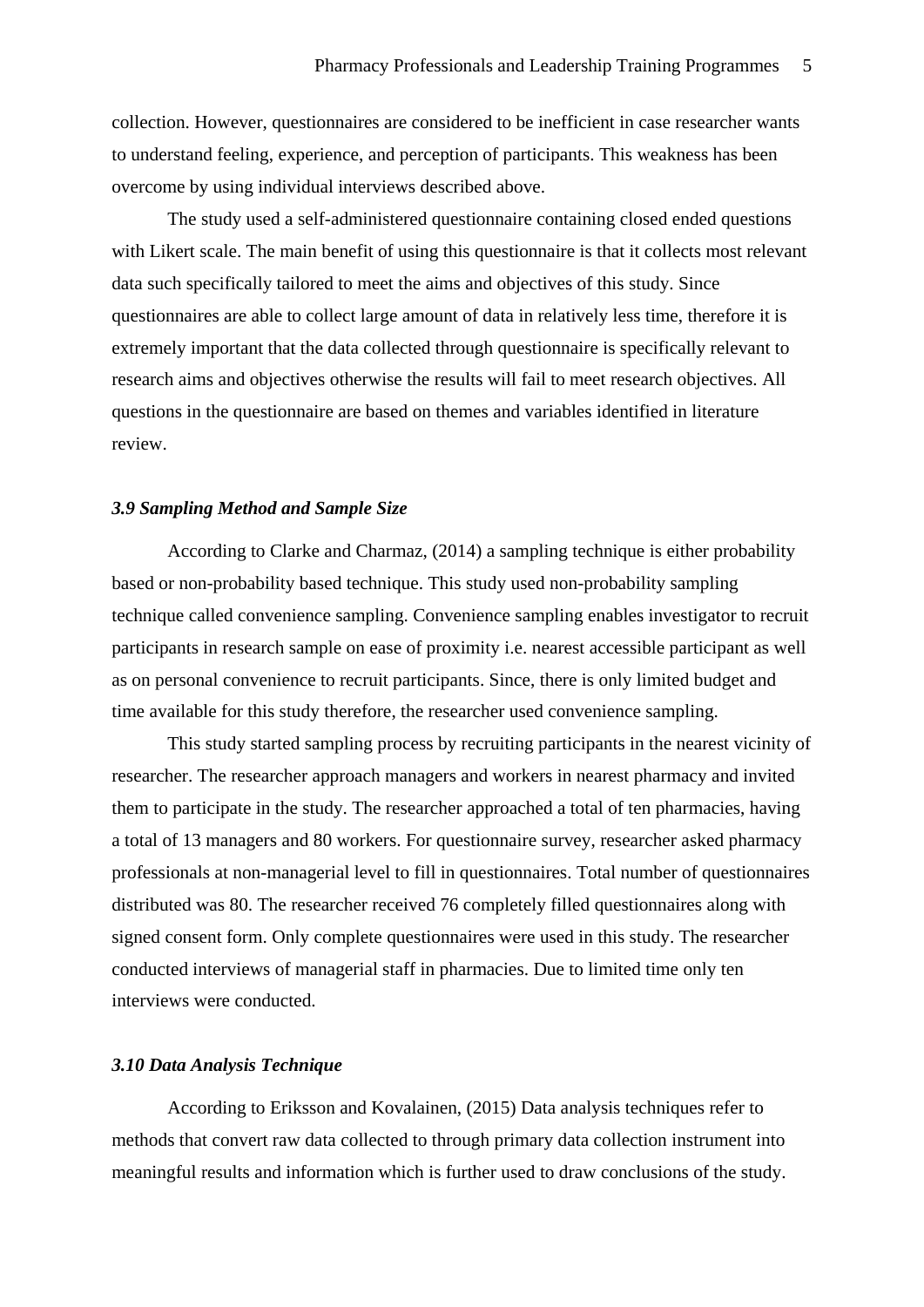For data collected through interviews there are various data analysis techniques that can be used to analyse text(s) for example, grounded theory, thematic analysis, and content analysis, among others.

This study used thematic analysis to analyse interview transcripts. The main benefit of thematic analysis is that it examines large pieces of text and identifies patterns and categories called themes. These themes are then used to examine information about the research phenomena and to achieve aims and objectives of the study. The analysis begins with searching texts to identify themes, followed by critical review of themes within the context of research phenomena. Finally the themes are finalised and presented in the final result.

For questionnaire surveys, this study used statistical analyses. The main benefit of using statistical analyses is that they are considered to be most authentic and verifiable techniques, however, they are not efficient in analysing texts. This study used correlation, regression and descriptive techniques to analyse quantitative data and derive meaningful results.

#### <span id="page-5-0"></span>*3.11 Accessibility Issues*

The main accessibility issue during the course of research emerged due to limited time and budget available for the study. The researcher could not afford extensive and costly travelling as well as could not conduct more interviews. Furthermore, the researcher could not access those research studies are require purchasing.

# <span id="page-5-1"></span>*3.12 Ethical Considerations*

 According to Banks and Zeitlyn, (2015) ethical considerations can be defined as set of moral principles, norms, and values that are adopted by researchers in order to show integrity with research participants and research community. Firstly, it is important to pay credit and appreciation to authors of existing literature. This study provides in-text citations with corresponding list of references using Harvard referencing style with at the end of the study. Furthermore, in order to show integrity with the research participants, this study obtained consent oral from all participants before conducting the interview. The interviewees were clearly communicated that the participation in the study is voluntary, without any monetary benefits and for academic purpose only. The participants were informed that they may quit research process any time without any obligation. Furthermore, this study adhered to strict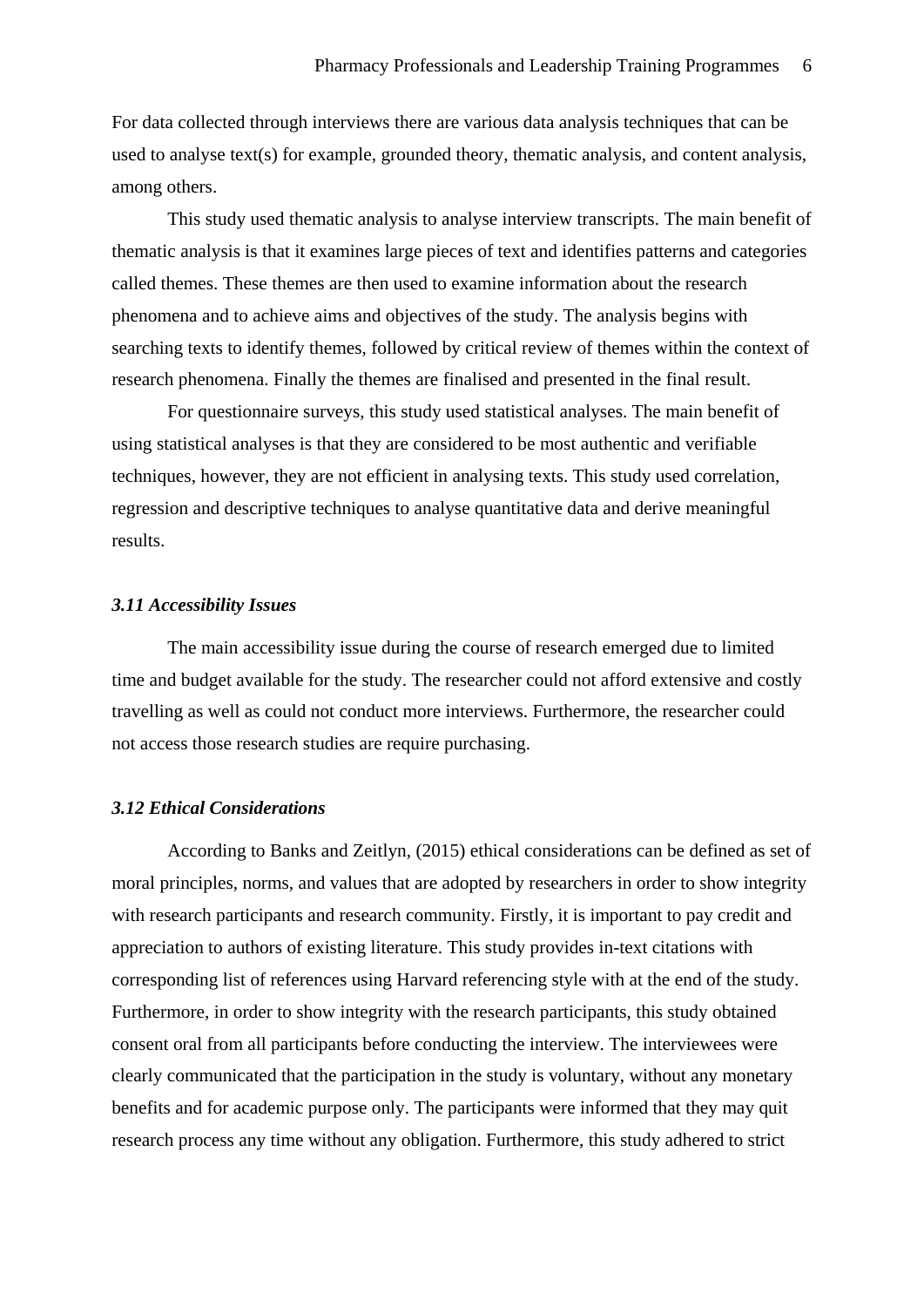confidentiality and anonymity of all participants. There is no data in this study that could lead to tracing the identity of participants.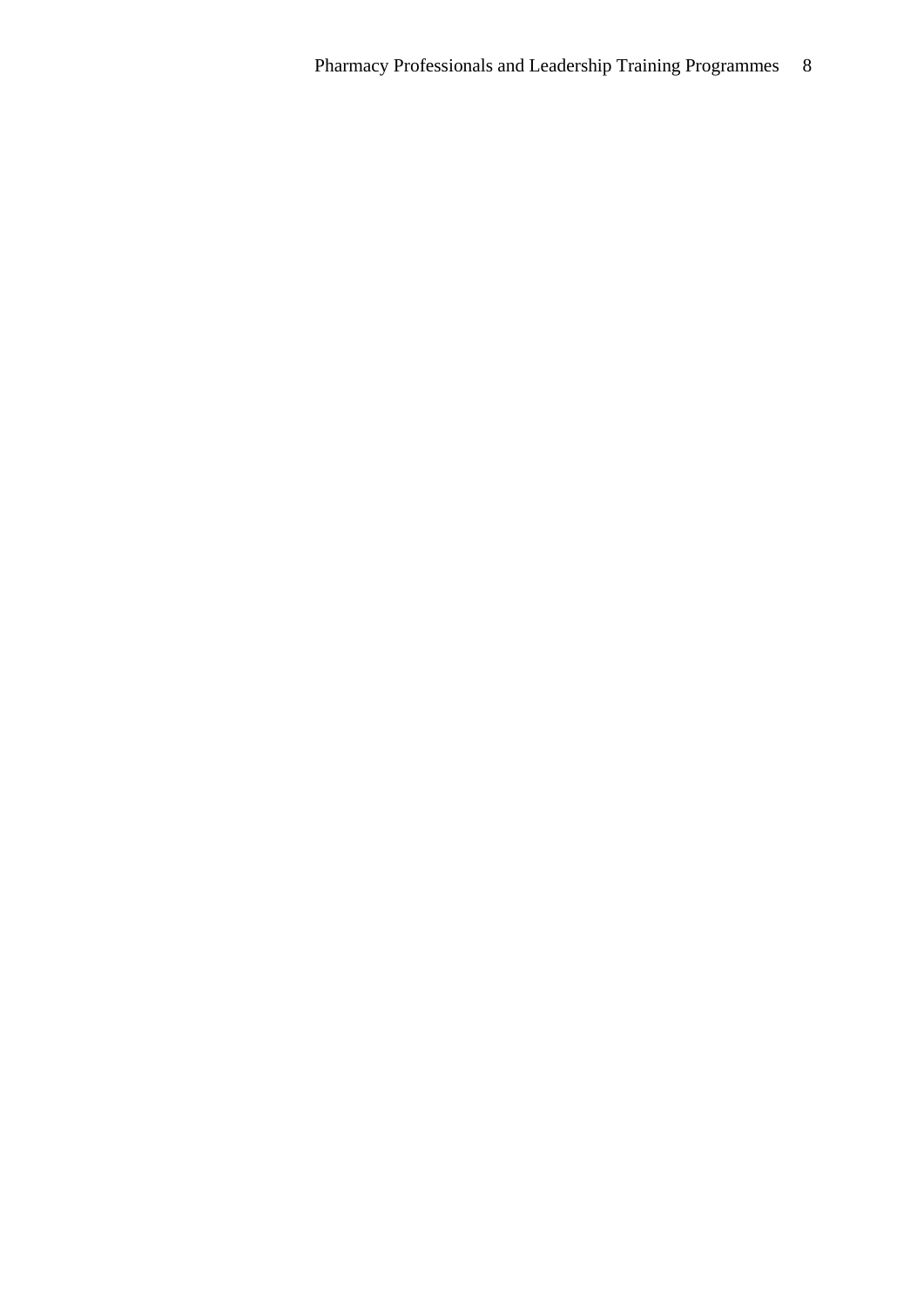#### **References**

- <span id="page-8-0"></span>Antonakis, J. and House, R.J., 2013. The full-range leadership theory: The way forward. In *Transformational and Charismatic Leadership: The Road Ahead 10th Anniversary Edition* (pp. 3-33). Emerald Group Publishing Limited.
- Aspden, T., Butler, R., Heinrich, F., Harwood, M. and Sheridan, J., 2017. Identifying key elements of cultural competence to incorporate into a New Zealand undergraduate pharmacy curriculum. *Pharmacy Education*, *17*.
- Banks, M., & Zeitlyn, D. (2015). *Visual methods in social research*. Sage.
- Bartelme, K.M., Bzowyckyj, A., Frueh, J., Speedie, M., Jacobson, G. and Sorenson, T.D., 2014. Experience and outcomes of a pharmaceutical care leadership residency program. *INNOVATIONS in pharmacy*, *5*(3), p.8.
- Bernard, H. R., & Bernard, H. R. (2012). *Social research methods: Qualitative and quantitative approaches*. Sage.
- Borkowski, N., 2015. *Organizational behavior in health care*. Jones & Bartlett Publishers.
- Brock, D., Abu-Rish, E., Chiu, C.R., Hammer, D., Wilson, S., Vorvick, L., Blondon, K., Schaad, D., Liner, D. and Zierler, B., 2013. Interprofessional education in team communication: working together to improve patient safety. *BMJ Qual Saf*, *22*(5), pp.414-423.
- Brown, K., Poppe, A., Kaminetzky, C., Wipf, J. and Woods, N.F., 2015. Recommendations for nurse practitioner residency programs. *Nurse educator*, *40*(3), pp.148-151.
- Bryman, A. (2015). *Social research methods*. Oxford university press.
- Capewell, S., Stewart, K., Bowie, P. and Kelly, M., 2014. Trainees' experiences of a fouryear programme for specialty training in general practice. *Education for Primary Care*, *25*(1), pp.18-25.
- Chahine, E.B., El-Lababidi, R.M. and Sourial, M., 2015. Engaging pharmacy students, residents, and fellows in antimicrobial stewardship. *Journal of pharmacy practice*, *28*(6), pp.585-591.
- Charani, E., Castro-Sanchez, E., Sevdalis, N., Kyratsis, Y., Drumright, L., Shah, N. and Holmes, A., 2013. Understanding the determinants of antimicrobial prescribing within hospitals: the role of "prescribing etiquette". *Clinical Infectious Diseases*, *57*(2), pp.188-196.
- Chesnut, R. and Tran-Johnson, J., 2013. 'Impact of a Student Leadership Development Program', *American Journal of Pharmaceutical Education*, vol. 77, no. 10, pp. 1-9.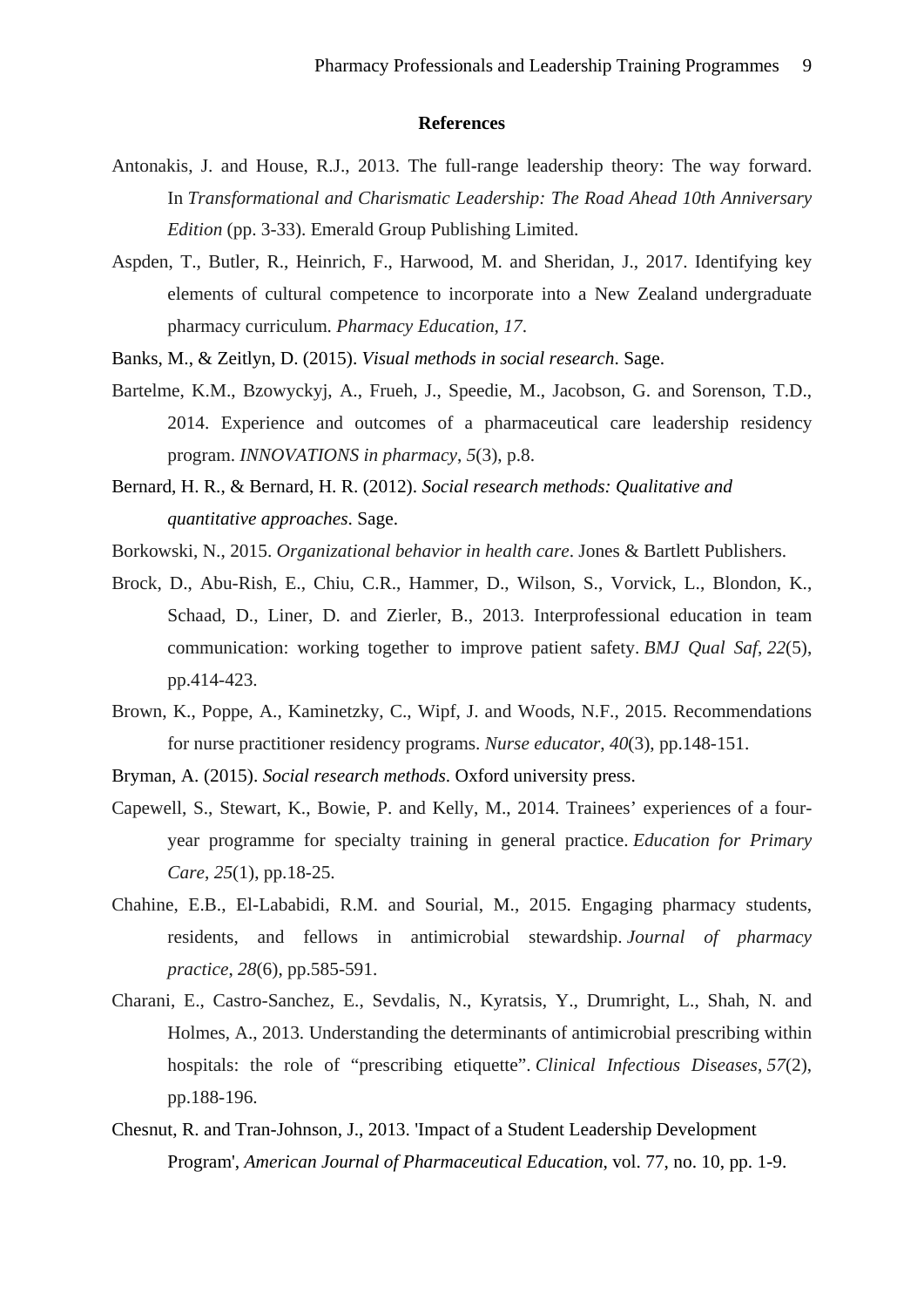- Chisholm-Burns, M. A., 2012. *Pharmacy management, leadership, marketing, and finance*. Jones and Bartlett Publishers.
- Clarke, A. E., & Charmaz, K. (Eds.). (2014). *Grounded Theory and Situational Analysis: Sage Benchmarks in Social Research Methods: History, Essentials and Debates in Grounded Theory*. Sage.
- Cohen, L., Manion, L., & Morrison, K. (2013). *Research methods in education*. Routledge.
- Davis, K.C., 2013. Orientation: Looking at Strategies Utilized by Other Health Professions for Increasing Diversity. *Navigating Diversity and Inclusion in Veterinary Medicine*, p.31.
- De Vaus, D. (2013). *Surveys in social research*. Routledge.
- Dongen, M.A., 2014. Toward a standardized model for leadership development in international organizations. *Global Business and Organizational Excellence*, *33*(4), pp.6-17.
- Dow, A.W., DiazGranados, D., Mazmanian, P.E. and Retchin, S.M., 2013. Applying organizational science to health care: a framework for collaborative practice. *Academic medicine: journal of the Association of American Medical Colleges*, *88*(7), p.952.
- Eich, D., 2008. 'A grounded theory of high-quality leadership programs: Perspectives from student leadership development programs in higher education', *Journal of Leadership and Organizational Studies*, vol. 15, no. 2, pp. 176-187.
- Ellard, D.R., Chimwaza, W., Davies, D., O'Hare, J.P., Kamwendo, F., Quenby, S. and Griffiths, F., 2014. Can training in advanced clinical skills in obstetrics, neonatal care and leadership, of non-physician clinicians in Malawi impact on clinical services improvements (the ETATMBA project): a process evaluation. *BMJ open*, *4*(8), p.e005751.
- Ellard, D.R., Shemdoe, A., Mazuguni, F., Mbaruku, G., Davies, D., Kihaile, P., Pemba, S., Bergström, S., Nyamtema, A., Mohamed, H.M. and O'Hare, J.P., 2016. Can training non-physician clinicians/associate clinicians (NPCs/ACs) in emergency obstetric, neonatal care and clinical leadership make a difference to practice and help towards reductions in maternal and neonatal mortality in rural Tanzania? The ETATMBA project. *BMJ open*.
- Elvey, R., Schafheutle, E. I., Jacobs, S., Jee, S. D., Hassell, K., and Noyce, P. R., 2013. Revalidation arrangements for pharmacy professionals in industry and academia in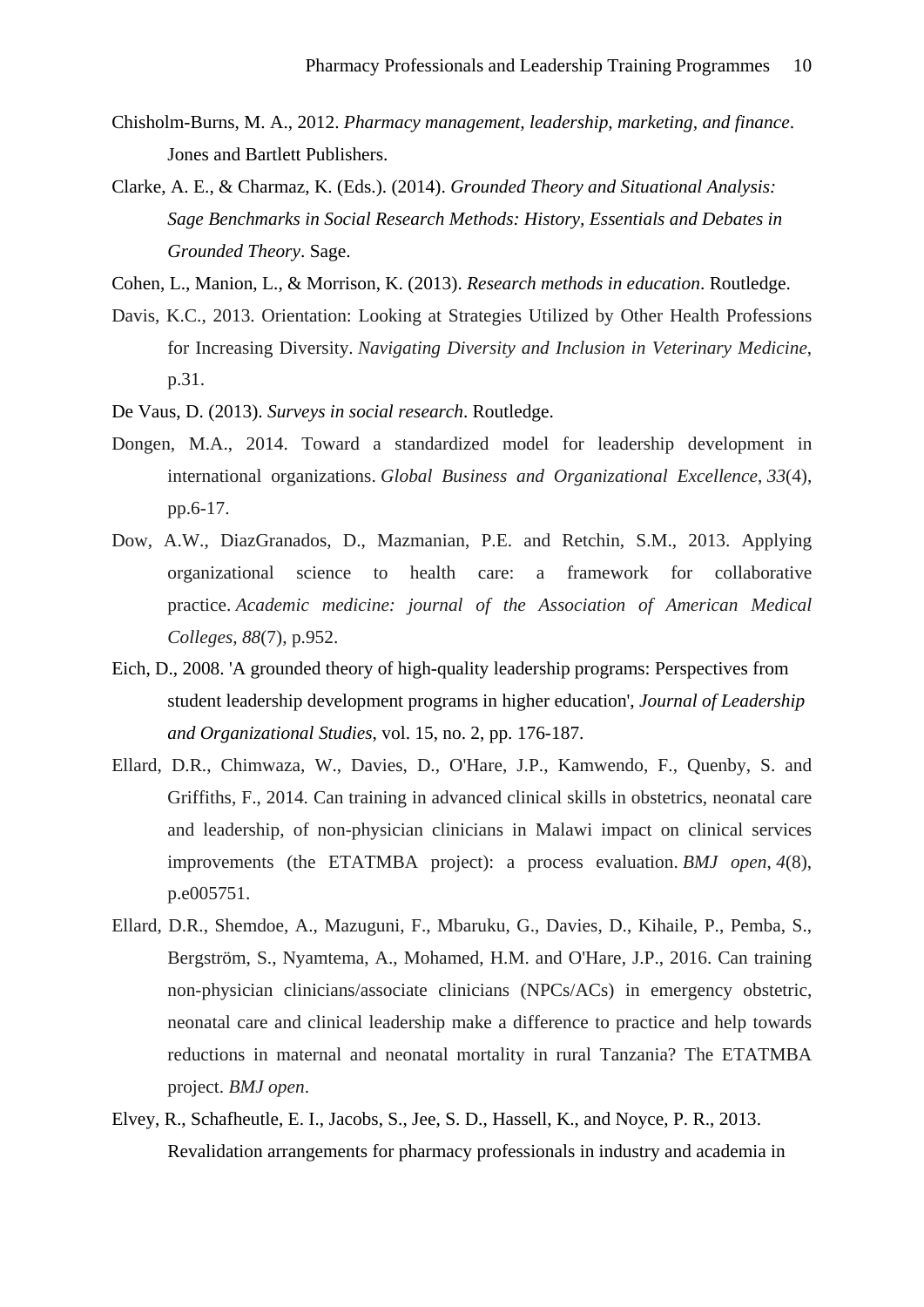Great Britain: a qualitative study. *Research in Social and Administrative Pharmacy*, *9*(2), 178-187.

- Eriksson, P., & Kovalainen, A. (2015). *Qualitative Methods in Business Research: A Practical Guide to Social Research*. Sage.
- Fuller, P. D., 2012. Program for developing leadership in pharmacy residents. *American Journal of Health-System Pharmacy*, *69*(14).
- George, A.E., Frush, K. and Michener, J.L., 2013. Developing physicians as catalysts for change. *Academic Medicine*, *88*(11), pp.1603-1605.
- GPhc., May 2011. *Future pharmacists Standards for the initial education and training of pharmacists* [Online], The General Pharmaceutical Council, Available from: [https://www.pharmacyregulation.org/sites/default/files/Standards for the initial](https://www.pharmacyregulation.org/sites/default/files/Standards%20for%20the%20initial%20education%20and%20training%20of%20pharmacists.pdf)  [education and training of pharmacists.pdf](https://www.pharmacyregulation.org/sites/default/files/Standards%20for%20the%20initial%20education%20and%20training%20of%20pharmacists.pdf) (Accessed: 23/02).
- Greco, A.J., Ferreri, S.P., Persky, A.M. and Marciniak, M.W., 2013. Characteristics of postgraduate year two pharmacy residency programs with a secondary emphasis on academia. *American journal of pharmaceutical education*, *77*(7), p.143.
- Grethlein, S.J. and Azar, J., 2016. 13 Application of Foundational Skills to Health Systems. *Health Systems Science E-Book*, p.174.
- Grindrod, K., Forgione, A., Tsuyuki, R. T., Gavura, S., and Giustini, D., 2014. Pharmacy 2.0: a scoping review of social media use in pharmacy. *Research in Social and Administrative Pharmacy*, *10*(1), 256-270.
- Group, P. E. T. A., 2011. Transforming health professionals' education. *The Lancet*, *377*(9773), 1236-1237.
- Heffernan, L., Kalvaitis, D., Segaran, P. and Fisher, E., 2013. The cross-cultural field excursion initiative: An educational approach to promote cultural competency in student pharmacists. *Currents in Pharmacy Teaching and Learning*, *5*(3), pp.155-166.
- Heflin, M.T., Pinheiro, S.O., Konrad, T.R., Egerton, E.O., Thornlow, D.K., White, H.K. and McConnell, E.J., 2014. Design and evaluation of a prelicensure interprofessional course on improving care transitions. *Gerontology & geriatrics education*, *35*(1), pp.41-63.
- Helling, D.K. and Johnson, S.G., 2014. Defining and advancing ambulatory care pharmacy practice: It is time to lengthen our stride. *American Journal of Health-System Pharmacy*, *71*(16), pp.1348-1356.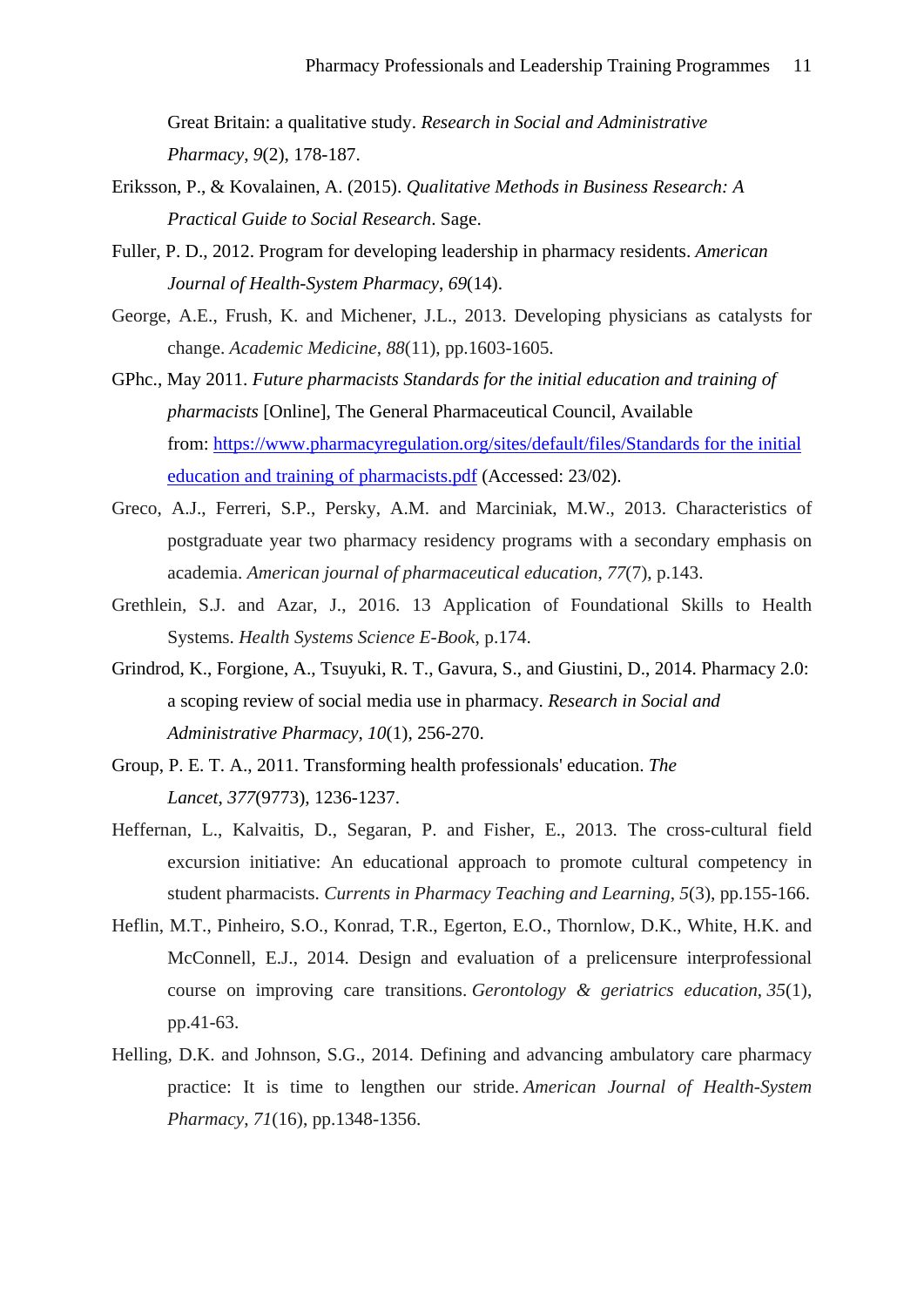- Hodgson, J.L., Pelzer, J.M. and Inzana, K.D., 2013. Beyond NAVMEC: competency-based veterinary education and assessment of the professional competencies. *Journal of veterinary medical education*, *40*(2), pp.102-118.
- Irwin, A. and Weidmann, A.E., 2015. A mixed methods investigation into the use of nontechnical skills by community and hospital pharmacists. *Research in Social and Administrative Pharmacy*, *11*(5), pp.675-685.
- Janke, K. K., Traynor, A. P., and Boyle, C. J., 2013. Competencies for student leadership development in doctor of pharmacy curricula to assist curriculum committees and leadership instructors. *American journal of pharmaceutical education*, *77*(10), 222.
- Janke, K.K., Nelson, M.H., Bzowyckyj, A.S., Fuentes, D.G., Rosenberg, E. and DiCenzo, R., 2016. 'Deliberate integration of student leadership development in doctor of pharmacy programs', *American Journal of Pharmaceutical Education*, vol. 80, no. 1, p. 16p.
- Jardine, D., Correa, R., Schultz, H., Nobis, A., Lanser, B.J., Ahmad, I., Crowder, A., Kim, M.B. and Hinds, B., 2015. The need for a leadership curriculum for residents.
- Kamarudin, G., Penm, J., Chaar, B. and Moles, R., 2013. Preparing hospital pharmacists to prescribe: Stakeholders' views of postgraduate courses. *International Journal of Pharmacy Practice*, *21*(4), pp.243-251.
- Kern, K.A., Kalus, J.S., Bush, C., Chen, D., Szandzik, E.G. and Haque, N.Z., 2014. Variations in pharmacy-based transition-of-care activities in the United States: A national survey. *American Journal of Health-System Pharmacy*, *71*(8).
- Kerr, R.A.B., Beck, D.E., Doss, J., Draugalis, J.R., Huang, E., Irwin, A., Patel, A., Raehl, C.L., Reed, B., Speedie, M.K., Maine, L.L. and Athay, J., 2009. 'Building a Sustainable System of Leadership Development for Pharmacy: Report of the 2008-09 Argus Commission', *American Journal of Pharmaceutical Education*, vol. 73, no. 8, pp. 1-12.
- Kheir, N., and Fahey, M., 2011. Pharmacy practice in Qatar: challenges and opportunities. *Southern med review*, *4*(2), 92.
- Kitzmiller, J.P., Phelps, M.A., Neidecker, M.V. and Apseloff, G., 2014. Establishing a clinical pharmacology fellowship program for physicians, pharmacists, and pharmacologists: a newly accredited interdisciplinary training program at the Ohio State University. *Advances in medical education and practice*, *5*, p.191.
- Kris-Etherton, P.M., Akabas, S.R., Bales, C.W., Bistrian, B., Braun, L., Edwards, M.S., Laur, C., Lenders, C.M., Levy, M.D., Palmer, C.A. and Pratt, C.A., 2014. The need to advance nutrition education in the training of health care professionals and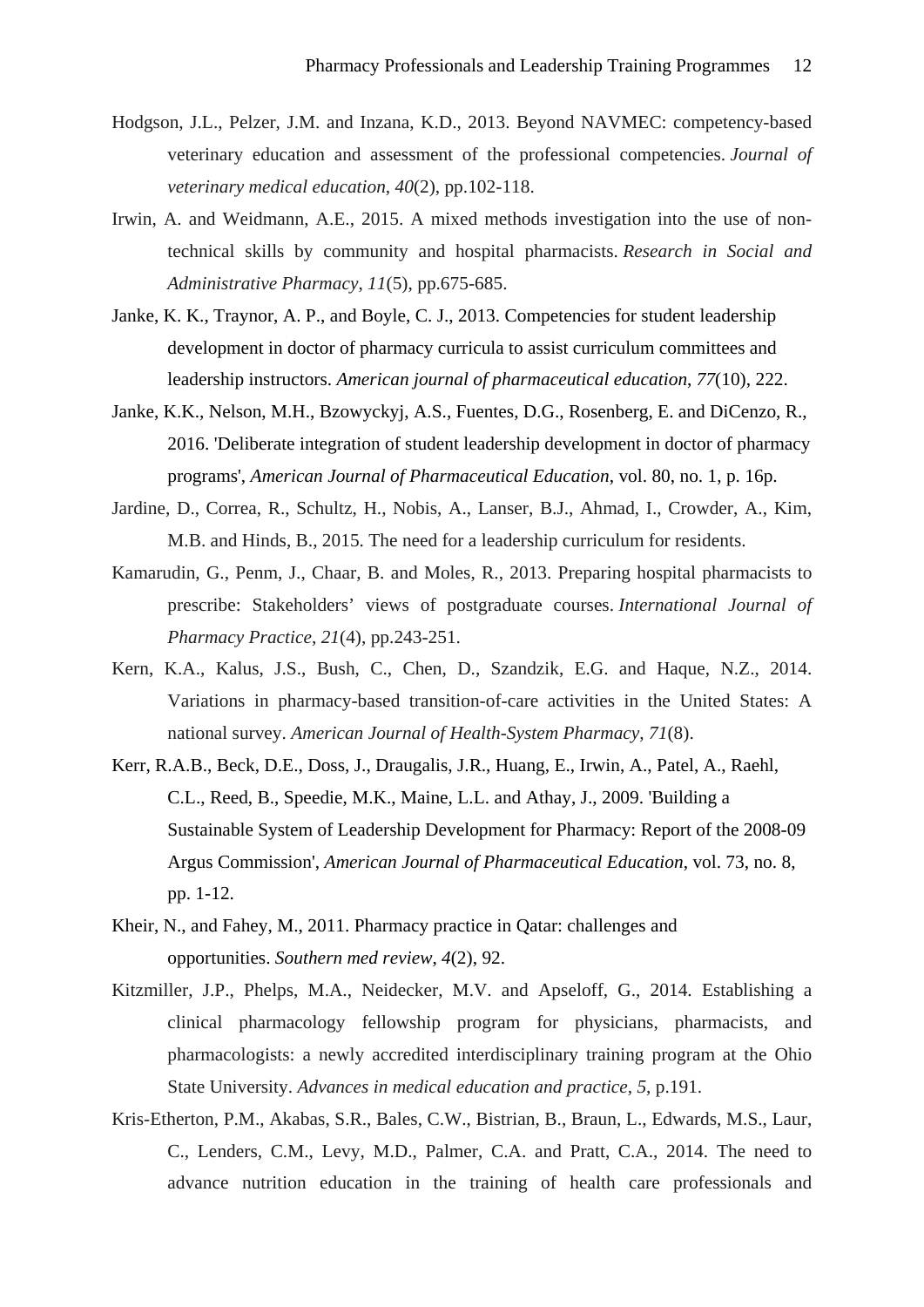recommended research to evaluate implementation and effectiveness. *The American journal of clinical nutrition*.

- Kyle, G., Firipis, M. and Tietze, K.J., 2015. *Skills for Pharmacists eBook: A Patient-Focused Approach ANZ*. Elsevier Health Sciences.
- Lähdevuori, M., 2014. Market orientation in Finnish pharmacies.
- Lancaster, J.W., Stein, S.M., MacLean, L.G., Van Amburgh, J. and Persky, A.M., 2014. Faculty development program models to advance teaching and learning within health science programs. *American journal of pharmaceutical education*, *78*(5), p.99.
- Lee, G., 2017. *Leadership coaching: From personal insight to organisational performance*. Kogan Page Publishers.
- Long, P.W., Spurgeon, P.C. and Veronica, W., 2013. The challenge of leadership education in primary care in the UK. *Education for Primary Care*, *24*(1), pp.11-14.
- Long, T., Dann, S., Wolff, M.L. and Brienza, R.S., 2014. Moving from silos to teamwork: Integration of interprofessional trainees into a medical home model. *Journal of interprofessional care*, *28*(5), pp.473-474.
- Maddalena, V., 2016. 'Leadership training for undergraduate medical students', *Leadership In Health Services (Bradford, England)*, vol. 29, no. 3, pp. 348-351.
- Mannix, J., Wilkes, L. and Daly, J., 2013. Attributes of clinical leadership in contemporary nursing: an integrative review. *Contemporary nurse*, *45*(1), pp.10-21.
- Mathews, M.F., 2013. An Examination Of The Park Doctrine And Pharmaceutical Executive Accountability For Regulatory Compliance.
- Matthews, B., & Ross, L. (2014). *Research methods*. Pearson Higher Ed.
- Mehdi, Z., Roots, A., Ernst, T., Birns, J., Ross, A., Reedy, G. and Jaye, P., 2014. Simulation training for geriatric medicine. *The clinical teacher*, *11*(5), pp.387-392.
- Mills, E., Blenkinsopp, A. and Black, P., 2013. Quality management in medical foundation training: Lessons for Pharmacy. *Pharmacy Education*, *13*.
- Mort JR, S.J., Helgelan DL,Seefeldt TM., 2014. Perceived Impact of a Longitudinal Leadership Program for All Pharmacy Students, *INNOVATIONS in pharmacy*, vol., no. 3, [Online]. Available from:<http://pubs.lib.umn.edu/innovations/vol5/iss3/7>
- Nambudiri, V.E., Adler, D.S., Wright, S.C., Lee Jr, T.H. and Katz, J.T., 2013. Training the physician executives of the future: the medical management leadership track at Brigham and Women's Hospital Department of Medicine. *Physician Executive*, *39*(3), p.96.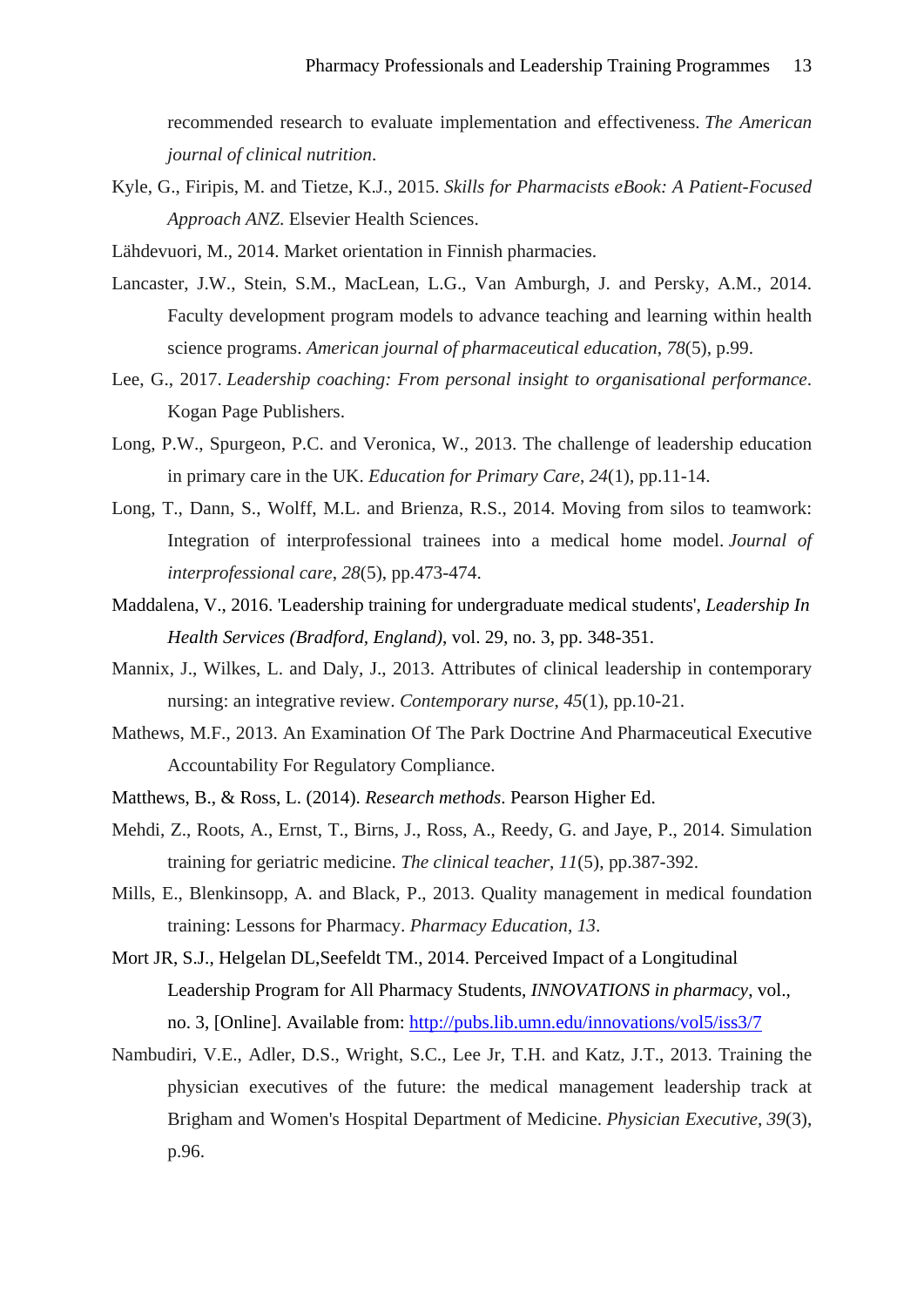- Owusu‐Obeng, A., Weitzel, K.W., Hatton, R.C., Staley, B.J., Ashton, J., Cooper‐Dehoff, R.M. and Johnson, J.A., 2014. Emerging roles for pharmacists in clinical implementation of pharmacogenomics. *Pharmacotherapy: The Journal of Human Pharmacology and Drug Therapy*, *34*(10), pp.1102-1112.
- Paradis, J. and Gauthier, J.B., 2016. Theoretical Foundations Of Hospital Pharmacy Management.
- Patterson, B.J., Garza, O.W., Witry, M.J., Chang, E.H., Letendre, D.E. and Trewet, C.B., 2013. A leadership elective course developed and taught by graduate students. *American journal of pharmaceutical education*, *77*(10), p.223.
- Pittenger, A.L., Chapman, S.A., Frail, C.K., Moon, J.Y., Undeberg, M.R. and Orzoff, J.H., 2016. Entrustable professional activities for pharmacy practice. *American journal of pharmaceutical education*, *80*(4), p.57.
- Ritchie, J., Lewis, J., Nicholls, C. M., & Ormston, R. (Eds.). (2013). *Qualitative research practice: A guide for social science students and researchers*. Sage.
- Rosado, H., John, C., Puaar, D. and Bates, I., 2015. An analysis of the initial education and training standards for pharmacy technicians and views on their fitness for purpose. *A report to the General Pharmaceutical Council*.
- Rowitz, L., 2013. *Public health leadership*. Jones & Bartlett Publishers.
- Rubin, A., & Babbie, E. R. (2016). *Empowerment Series: Research Methods for Social Work*. Cengage Learning.
- Rubino, L. G., Esparza, S. J., and Chassiakos, Y. S. R., 2013. *New leadership for today's health care professionals*. Jones and Bartlett Learning.
- Shane, P.A. and Vogt, E., 2013. The future of clinical pharmacy: developing a holistic model. *Pharmacy*, *1*(2), pp.228-236.
- Shannon, S. B., Bradley-Baker, L. R., and Truong, H. A., 2012. Pharmacy residencies and dual degrees as complementary or competitive advanced training opportunities. *American journal of pharmaceutical education*, *76*(8), 145.
- Silverman, D. (Ed.). (2016). *Qualitative research*. Sage.
- Skledar, S.J., Doedyns, A. and Yourich, B., 2015. Building an outpatient cancer center pharmacy program across a tristate region. *American Journal of Health-System Pharmacy*, *72*(2).
- Smith, J. A. (Ed.). (2015). *Qualitative psychology: A practical guide to research methods*. Sage.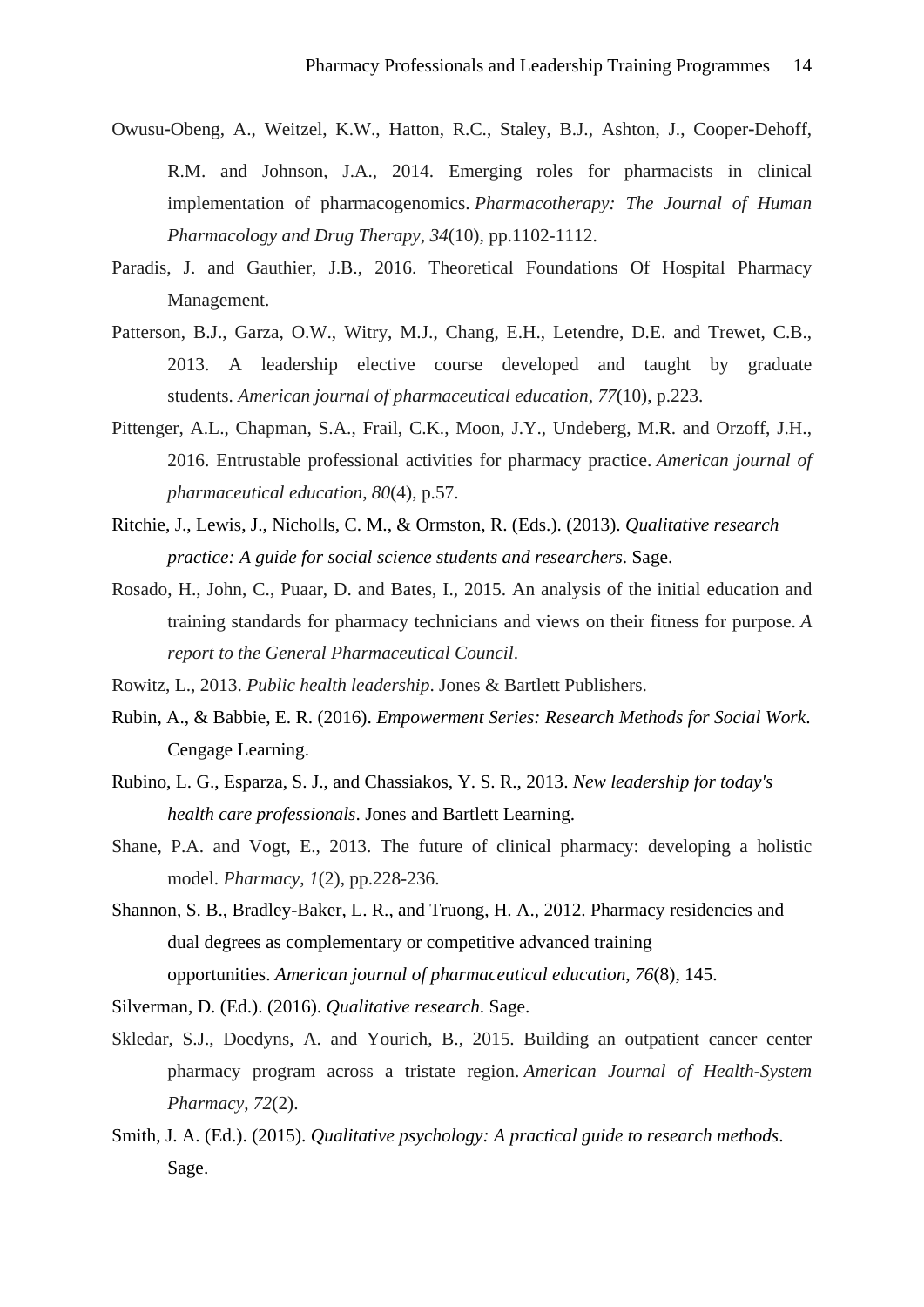- Sorensen, T.D., Traynor, A.P. and Janke, K.K., 2009. 'A Pharmacy Course on Leadership and Leading Change', *American Journal of Pharmaceutical Education*, vol. 73, no. 2, pp. 1-10.
- Swann, G., Chessum, P., Fisher, J. and Cooke, M., 2013. An autonomous role in emergency departments: Garry Swann and colleagues consider how the introduction of advanced clinical practitioners can shift professional boundaries in urgent care settings. *Emergency Nurse*, *21*(3), pp.12-15.
- Taylor, S. J., Bogdan, R., & DeVault, M. (2015). *Introduction to qualitative research methods: A guidebook and resource*. John Wiley & Sons.
- Temple, M.E., Jakubecz, M.A. and Link, N.A., 2013. Implementation of a training program to improve pharmacy services for high-risk neonatal and maternal populations. *American Journal of Health-System Pharmacy*, *70*(2).
- Traynor, A. P., Boyle, C. J., and Janke, K. K., 2013. Guiding principles for student leadership development in the doctor of pharmacy program to assist administrators and faculty members in implementing or refining curricula. *American journal of pharmaceutical education*, *77*(10), 221.
- Tregunno, D., Ginsburg, L., Clarke, B. and Norton, P., 2014. Integrating patient safety into health professionals' curricula: a qualitative study of medical, nursing and pharmacy faculty perspectives. *BMJ Qual Saf*, *23*(3), pp.257-264.
- Van Schaik, S., Plant, J. and O'Brien, B., 2015. Challenges of interprofessional team training: a qualitative analysis of residents' perceptions. *Education for Health*, *28*(1), p.52.
- Wanat, M.A. and Garey, K.W., 2013. A blueprint for transitioning pharmacy residents into successful clinical faculty members in colleges and schools of pharmacy. *American journal of pharmaceutical education*, *77*(9), p.200.
- Weide, J.L., 2014. *The role of regulatory focus in determining career-development training program effectiveness* (Doctoral dissertation, Walden University).
- Zadbuke, N., Shahi, S., Gulecha, B., Padalkar, A. and Thube, M., 2013. Recent trends and future of pharmaceutical packaging technology. *Journal of pharmacy & bioallied sciences*, *5*(2), p.98.
- Zapatka, S.A., Conelius, J., Edwards, J., Meyer, E. and Brienza, R., 2014. Pioneering a primary care adult nurse practitioner interprofessional fellowship. *The Journal for Nurse Practitioners*, *10*(6), pp.378-386.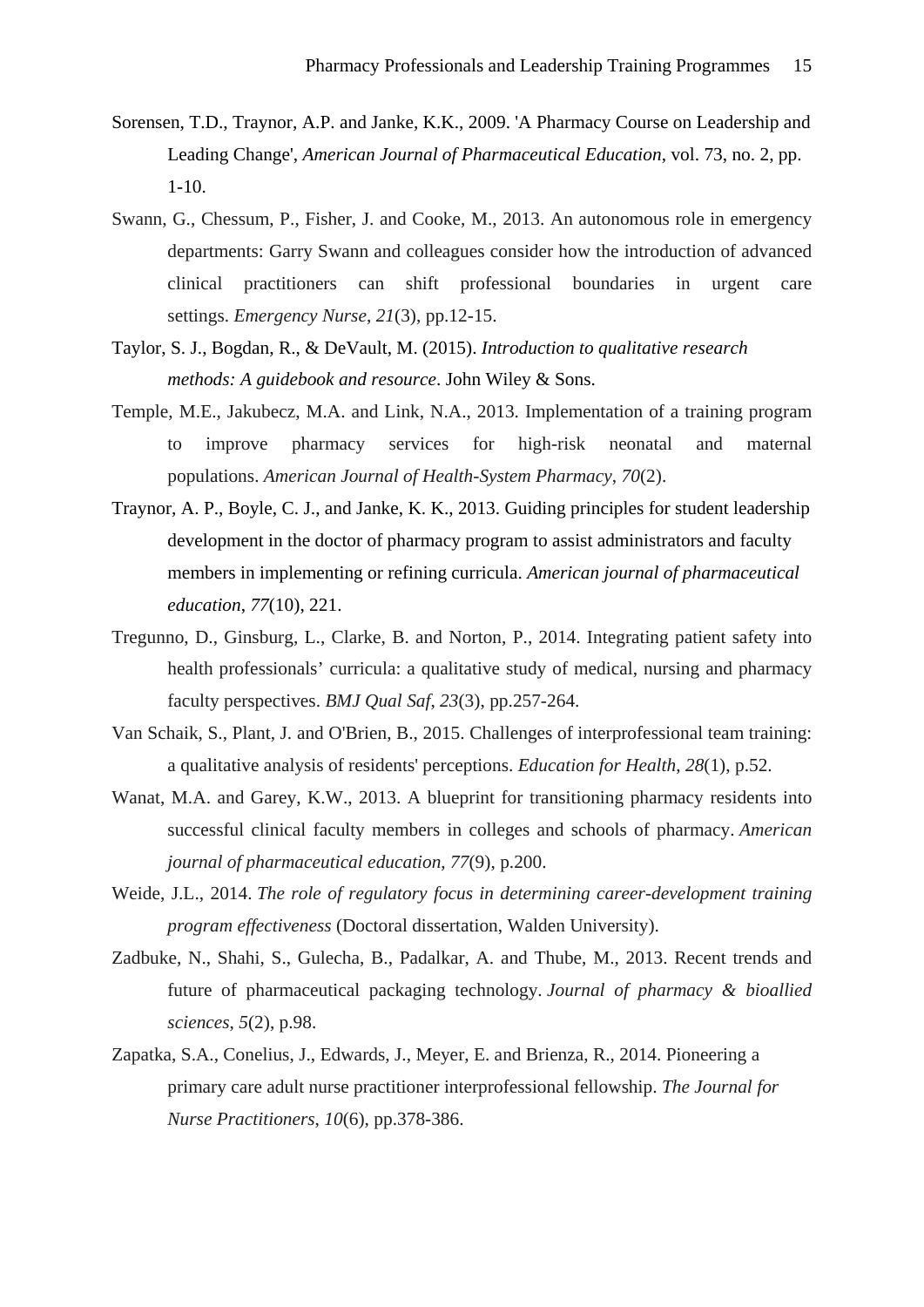# **Appendix**

# <span id="page-15-1"></span><span id="page-15-0"></span>*Questionnaire*

This questionnaire is specifically prepared for an academic research. For the purpose of this research, the researcher has to investigate how pharmacy professionals perceive the value of leadership training programmes. Kindly give your responses by  $(\checkmark)$  an appropriate option for each of following question:

| $\sim$ $\sim$ |   |   |     |
|---------------|---|---|-----|
| $\sim$        | ∼ | . | 1u. |

| Gender: Male $\square$ Female $\square$          |                     |
|--------------------------------------------------|---------------------|
| Age: $21-30 \square 31-40 \square 41-50 \square$ | 51 and above $\Box$ |
| Organization: __                                 |                     |
| Level of Education                               |                     |
| $\Box$ Bachelor Student                          |                     |
| $\Box$ Master Student                            |                     |
| $\Box$ Doctoral Student                          |                     |
| $\Box$ Post-Doctoral Training                    |                     |
| Your occupational experience:                    |                     |
| $\Box$ Below 1 year                              |                     |
| $\Box$ 1 year – 3 years                          |                     |
| $\Box$ 3 – 8 vears                               |                     |

- $\Box$  3 8 years
- $\Box$  9-12 years
- $\Box$  12 years and above

Please rate your responses by  $\checkmark$  the value that you think is more appropriate:

| <b>Strongly Agree</b> | Agree | Neutral | <i>Disagree</i> | <b>Strongly</b><br><i><b>Disagree</b></i> |
|-----------------------|-------|---------|-----------------|-------------------------------------------|
|                       |       |         |                 |                                           |

| <b>Perceptions of pharmacy professionals</b>                                                                                                                                             | 1 | $\mathbf{2}$ | 3 | 4 |  |
|------------------------------------------------------------------------------------------------------------------------------------------------------------------------------------------|---|--------------|---|---|--|
| <b>Student Leadership Development</b>                                                                                                                                                    |   |              |   |   |  |
| Student leadership development is the main dimension of<br>leadership training program in pharmacy.                                                                                      |   |              |   |   |  |
| It is responsibility of pharmacy institutes to provide<br>valuable experiences to its students in order to<br>successfully integrate leadership development program.                     |   |              |   |   |  |
| <b>Continuous Professional Development</b>                                                                                                                                               |   |              |   |   |  |
| Pharmacists are aware of the benefits of continuous<br>professional development                                                                                                          |   |              |   |   |  |
| CPD helps pharmacist in developing new competencies<br>which are related to leadership.                                                                                                  |   |              |   |   |  |
| Higher management support and access to the resources<br>that facilitate the learning needs builds confidence and<br>empower the pharmacy professionals, in the process of<br><b>CPD</b> |   |              |   |   |  |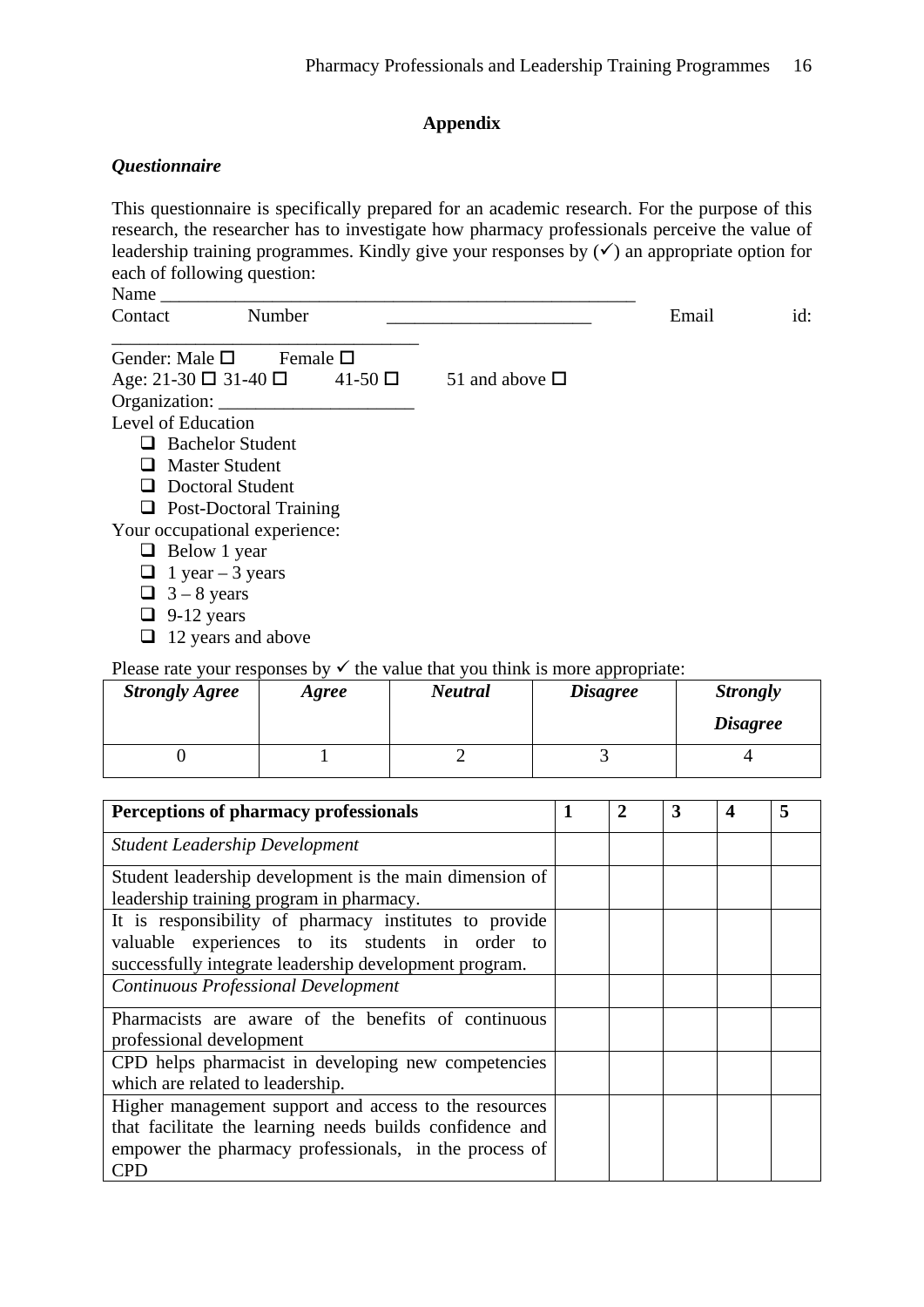<span id="page-16-1"></span><span id="page-16-0"></span>

| <b>Facilitating Self-awareness</b>                                                                                                                                                               |  |  |  |
|--------------------------------------------------------------------------------------------------------------------------------------------------------------------------------------------------|--|--|--|
| Pharmacy leaders are willing to apply all their existing<br>and new knowledge, abilities, talents and skills for<br>addressing latent health care needs of patients.                             |  |  |  |
| The experience based learning tactics enable the young<br>pharmacists to become self-aware of their potential<br>strengths and weaknesses                                                        |  |  |  |
| Intentional and Visible Institutional Commitment                                                                                                                                                 |  |  |  |
| Pharmacy institutions should have commitment<br>to<br>practice leadership skills for the students                                                                                                |  |  |  |
| Faculty members and<br>administrators<br>equally<br>can<br>contribute and flourish the environment in pharmacy<br>schools to foster leadership                                                   |  |  |  |
| Raising Profile of Pharmacists                                                                                                                                                                   |  |  |  |
| The pharmacy leaders have been expressing their<br>commitment towards the best pharmaceutical practices                                                                                          |  |  |  |
| Future pharmacists with the vision of leadership and<br>persistent commitment can lead change<br>in<br>the<br>pharmaceutical industry                                                            |  |  |  |
| Value of leadership training programs                                                                                                                                                            |  |  |  |
| Leadership training programs<br>important<br>for<br>are<br>establishing leadership skills in pharmacist.                                                                                         |  |  |  |
| It helps in providing personal reflection to<br>the<br>pharmacists.                                                                                                                              |  |  |  |
| Pharmacy residents provide the incorporation of the<br>leadership training program for helping the students and<br>young professionals for meeting the needs to leadership in<br>the profession. |  |  |  |
| Leadership training programs provide value to the<br>development of leadership mechanisms in the pharmacy<br>students.                                                                           |  |  |  |

Thank You  $\odot$